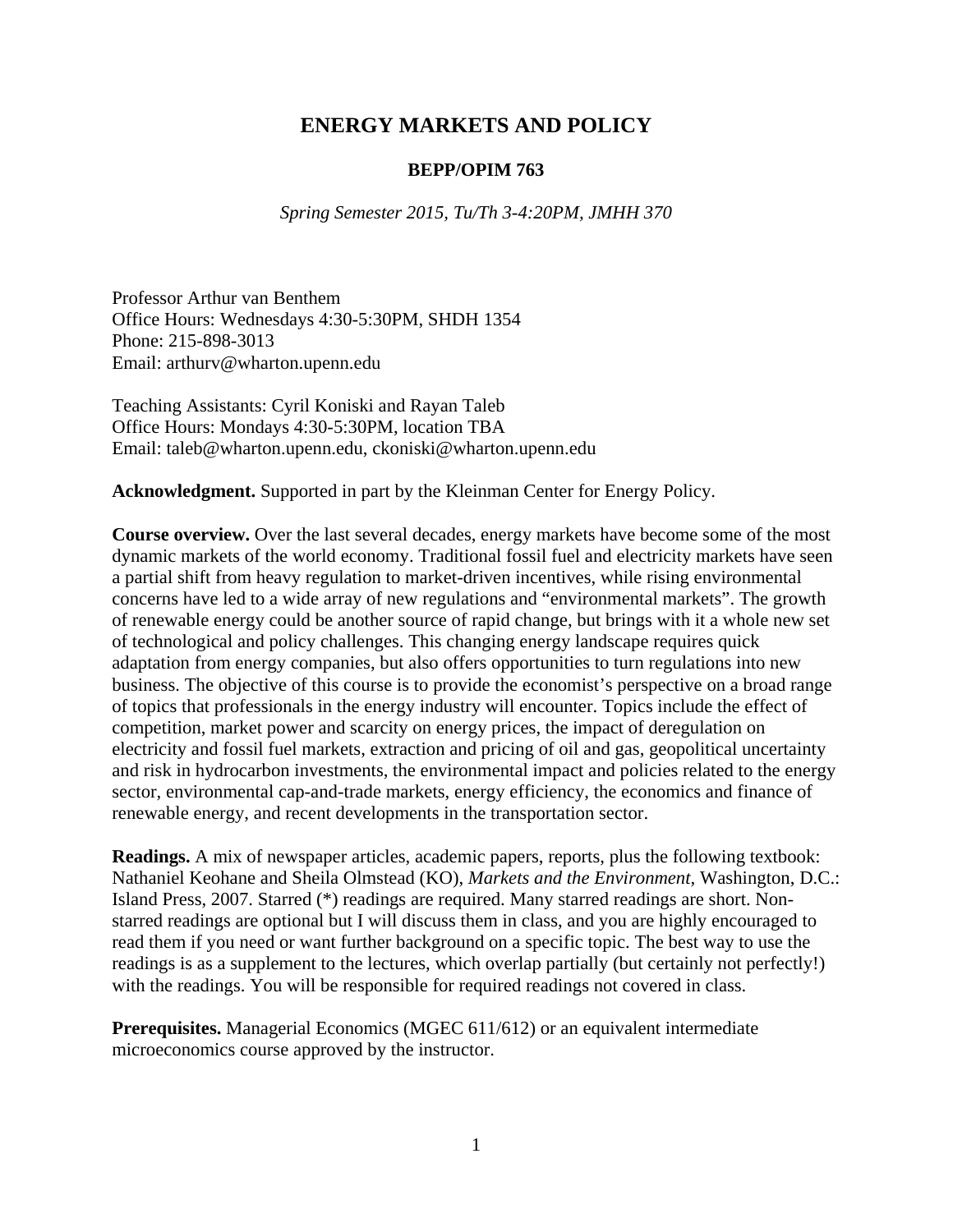**Attendance.** Attendance is mandatory. Please email me in advance if you have a good reason not to attend a particular session.

**Strategy games.** Students will participate in two strategy games. The OPEC game is a series of simulations of the world oil market. Student teams represent countries and try to maximize profits by making output decisions that determine the world oil price. The Electricity Strategy Game is a simulation of an electricity market. Student teams manage a portfolio of generation units (coal, natural gas, nuclear and renewables) and bid into an electricity market.

**Guest lectures.** The course has six guest lecturers, who are experts from the energy industry. The guest lecturers' emphasis will be on energy business models, renewable energy finance, and how energy policy affects their business. Attendance is mandatory and the content is fair game for questions on assignments and exams. Most guest lectures are followed by drinks (open to all students) and dinner (signup in advance; first-come-first-served) with the speaker.

**Assignments and grading.** Three equally weighted assignments (30%), a final exam (30%), the OPEC game (15%), the Electricity Strategy Game (15%), and class participation (10%). The three assignments are take-home. You will be expected to complete them on your own or with at most one other classmate. The final exam will be on the last day of class (in the evening). You should plan to attend the final exam. No exceptions.

**Cheating policy.** It should not be necessary to say this – but for completeness: all students are expected to comply with the University of Pennsylvania's Code of Academic Integrity. It is the policy of the Department, and this course, to immediately fail any student for the course who is in violation of the University's Code of Academic Integrity. Cheating in any manner, on a graded assignment or exam, or violating the rules of the strategy games, will result in a failing grade for this course. Additional sanctions may be imposed of the Office of Student Conduct. The Code of Academic Integrity can be reviewed at: http://www.upenn.edu/provost/PennBook/academic.

**Electronics.** No phones, but you can use laptops and iPads to take notes during lectures.

**Other details:** The course is included in IGEL's MBA major in Environmental and Risk Management and in the BEPP-Law School certificate. Non-Wharton students are welcome and encouraged to contact the professor in advance to discuss prerequisites.

## **ENERGY MARKETS**

## Lecture 1 (Jan 15): **Course Introduction & Energy Overview**

(\*) U.S. Energy Information Administration, 2014. *Annual Energy Outlook*, Executive Summary.

International Energy Agency, 2014. *World Energy Outlook*, Executive Summary.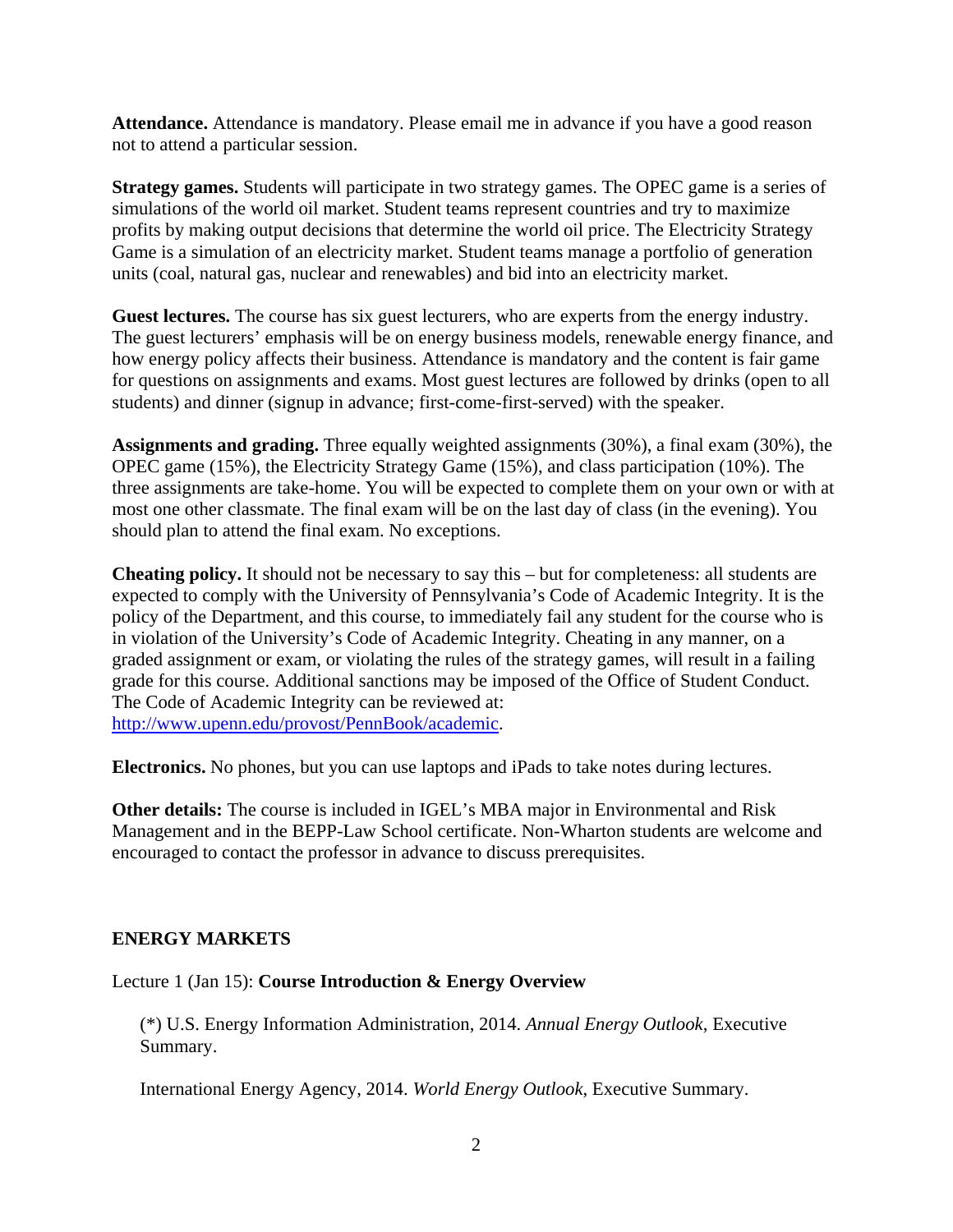## Lecture 2 (Jan 20): **Market Efficiency and Scarcity Pricing**

*Topics*: market efficiency; scarcity pricing; electricity markets; refined products markets.

(\*) KO Chapter 4: "The Efficiency of Markets".

(\*) J. Mouawad, "A Fast-Growing Independent Strikes Gold in Oil Refining", *New York Times*, 5/18/05.

(\*) J. Mouawad, "Oil Refiners See Profits Sink as Consumption Falls", *New York Times*, 5/14/08.

(\*) C. Krauss, "Oil Refining's Fortunes Rise", *New York Times*, 10/24/12.

## Lecture 3 (Jan 22): **Market Power in Electricity Markets (1)**

*Topics*: market power; deregulation.

(\*) S. Borenstein, 2000. "Understanding Competitive Pricing and Market Power in Wholesale Electricity Markets", *Electricity Journal*: 49-57.

(\*) J. Griffin and S. Puller, 2005. "A Primer on Electricity and the Economics of Deregulation", in *Electricity Deregulation: Choices and Challenges*, Griffin and Puller eds., Chicago: University of Chicago Press, pp. 1-4 and 12-23 (remainder is optional).

## Lecture 4 (Jan 27): **Market Power in Electricity Markets (2)**

*Topics*: the California electricity crisis; the rise and fall of Enron.

(\*) S. Borenstein, 2002. "The Trouble with Electricity Markets: Understanding California's Restructuring Disaster", *Journal of Economic Perspectives* 16(1): 191-211.

(\*) P. Healy and K. Palepu, 2003. "The Fall of Enron", *Journal of Economic Perspectives* 17(2): 3-12 (pp. 13-26 are less relevant for this course).

(\*) D. Fitzpatrick, R. Smith and R. Tracy. "J.P. Morgan Staring at Record Fine Over Energy", *Wall Street Journal*, 7/17/2013.

W. Bernstein, 2004. "The Rise and Fall of Enron's One-to-Many Trading Platform," Lieff Cabraser Heimann & Bernstein, LLP, San Francisco, CA.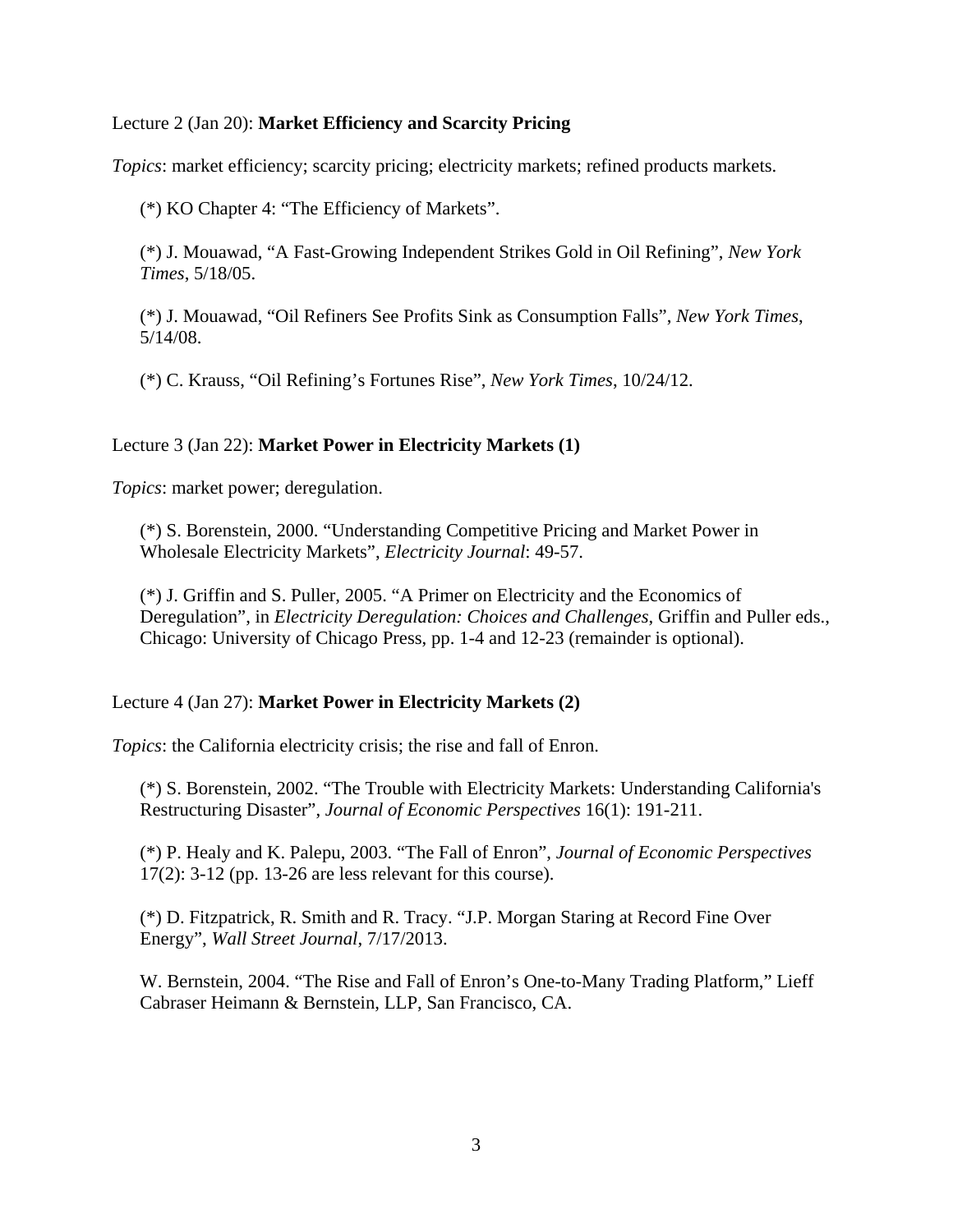## Lecture 5 (Jan 29): **Oil and Natural Gas Extraction and Pricing (1) & Introduction to the OPEC Game**

*Topics*: trends in oil and gas reserves; optimal extraction; Hotelling model.

(\*) KO Chapter 6: "Managing Stocks: Natural Resources as Capital Assets".

(\*) Lecture notes about the Hotelling model for optimal resource extraction.

D. Yergin, 2008. *The Quest: Energy, Security, and the Remaking of the Modern World*, Chapter 11: Is the World Running out of Oil?, Chapter 12: Unconventional and Chapter 16: Shale Gas, New York: The Penguin Press.

## Lecture 6 (Feb 3): **Oil and Natural Gas Extraction and Pricing (2)**

*Topics*: oil price volatility; oil price forecasting; oil futures.

(\*) J. Hamilton, 2009. "Understanding Crude Oil Prices." *The Energy Journal* 30(2): 179- 189 (remainder is optional). This reading is not in the course pack, but available at: http://search.proquest.com/docview/222033546/8FA09AFA95F4ED1PQ/3?accountid=14707

(\*) C. Ngai and J. Resnick-Ault, "Looking for a floor in oil markets? Check the contango", *Reuters*, 11/XX/14.

## Lecture 7 (Feb 5): **Upstream Investment under Uncertainty**

*Topics*: NOCs vs. IOCs; upstream contracts; drilling investment under uncertainty; geopolitical risk; expropriations.

(\*) "Slippery Negotiations: The Give and Take of Oil Contracts in Foreign Countries", *Knowledge@Wharton*, 11/20/2012.

(\*) A. Ulmer and C. Pons, "Venezuela ordered to pay Exxon \$1.6 billion for nationalization", *Reuters*, 10/9/2014.

Lecture 8 (Feb 10): **Investing in Shale Gas**

## **Guest speaker:** Kyle Bethancourt, Managing Director, Sallyport Investments

*Topics*: evaluating investments in the oil and gas industry; the rise of shale gas.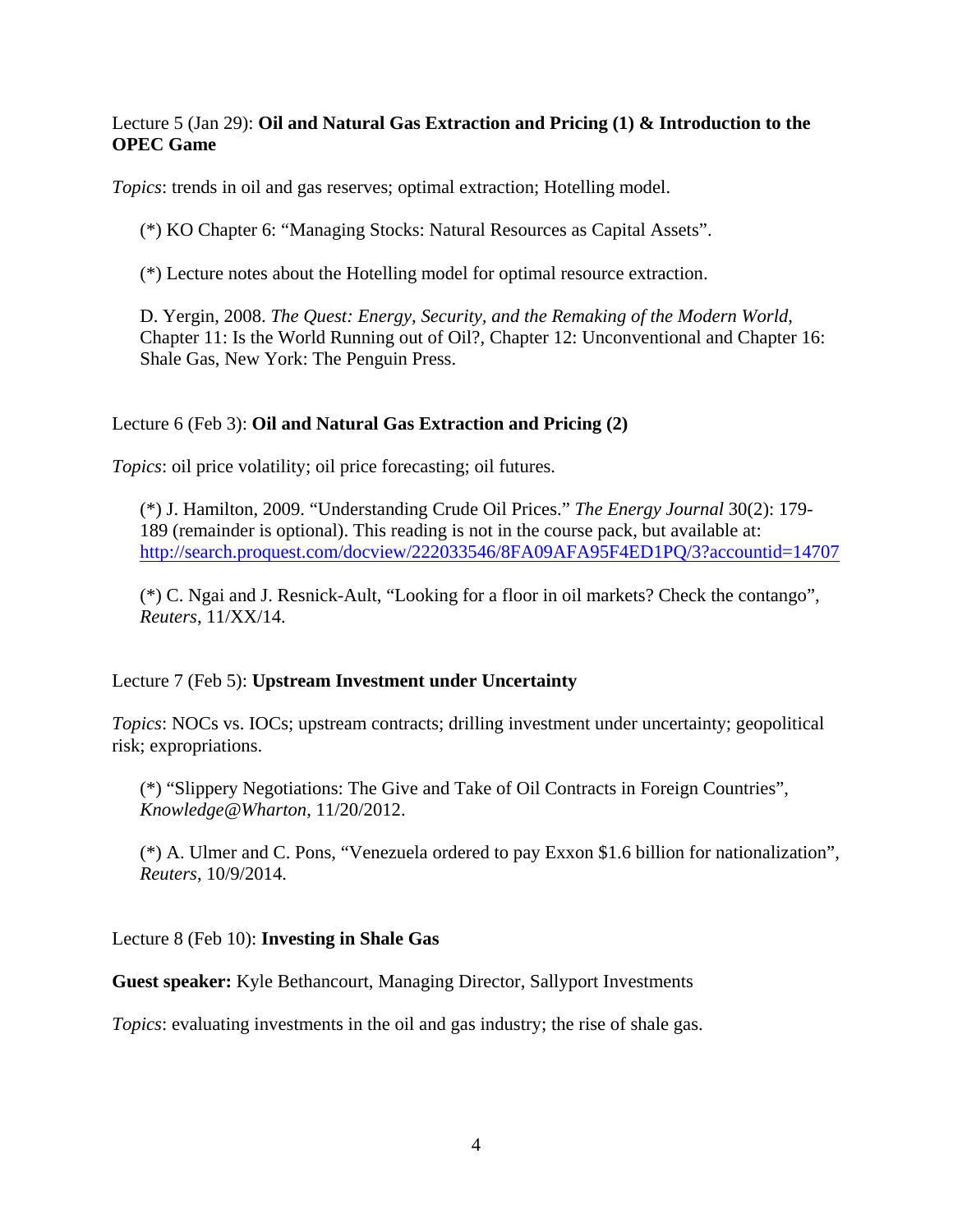## **ENERGY AND ENVIRONMENTAL POLICY**

### Lecture 9 (Feb 12): **Global Climate Change**

*Topics*: measuring climate change impacts; the climate change debate; discounting; risk and uncertainty.

(\*) B. Litterman, 2013. "What Is the Right Price for Carbon Emissions?", *Regulation* 36(2): 38-43.

"In the balance", *The Economist*, 4/5/14.

Intergovernmental Panel on Climate Change. *Climate Change 2014: Synthesis Report*, Summary for Policymakers.

J. Oliver, "Climate Change Debate", *Last Week Tonight*, 5/11/14, available at: https://www.youtube.com/watch?v=cjuGCJJUGsg

## Lecture 10 (Feb 17): **Externalities and Policy Instruments & OPEC Group Meetings**

*Topics*: environmental externalities; tragedy of the commons, Coase Theorem; property rights; taxes vs. subsidies vs. standards; effect of regulations on business; double dividend.

(\*) "Sorting Frack from Fiction", *The Economist*, 7/14/2012.

(\*) KO Chapter 5: "Market Failures in the Environmental Realm".

(\*) KO Chapter 8: "Principles of Market-Based Environmental Policy", pp. 125-143.

National Research Council, 2010. *Hidden Costs of Energy: Unpriced Consequences of Energy Production and Use*, Summary.

M. Fowlie, "Will coal exports abroad offset hard-won carbon reductions at home?", *Energy Institute at Haas Blog*, 7/28/2014.

Lecture 11 (Feb 19): **Cap-and-Trade** 

*Topics*: basics of cap-and-trade; cost-effectiveness; introduction to market design issues.

(\*) Lecture notes about the economics of cap-and-trade.

(\*) KO Chapter 9: "The Case for Market-Based Instruments in the Real World" pp. 153-168.

(\*) "Carbon Tax v Cap-and-Trade: Which is Better?", *The Guardian*, 1/31/2013.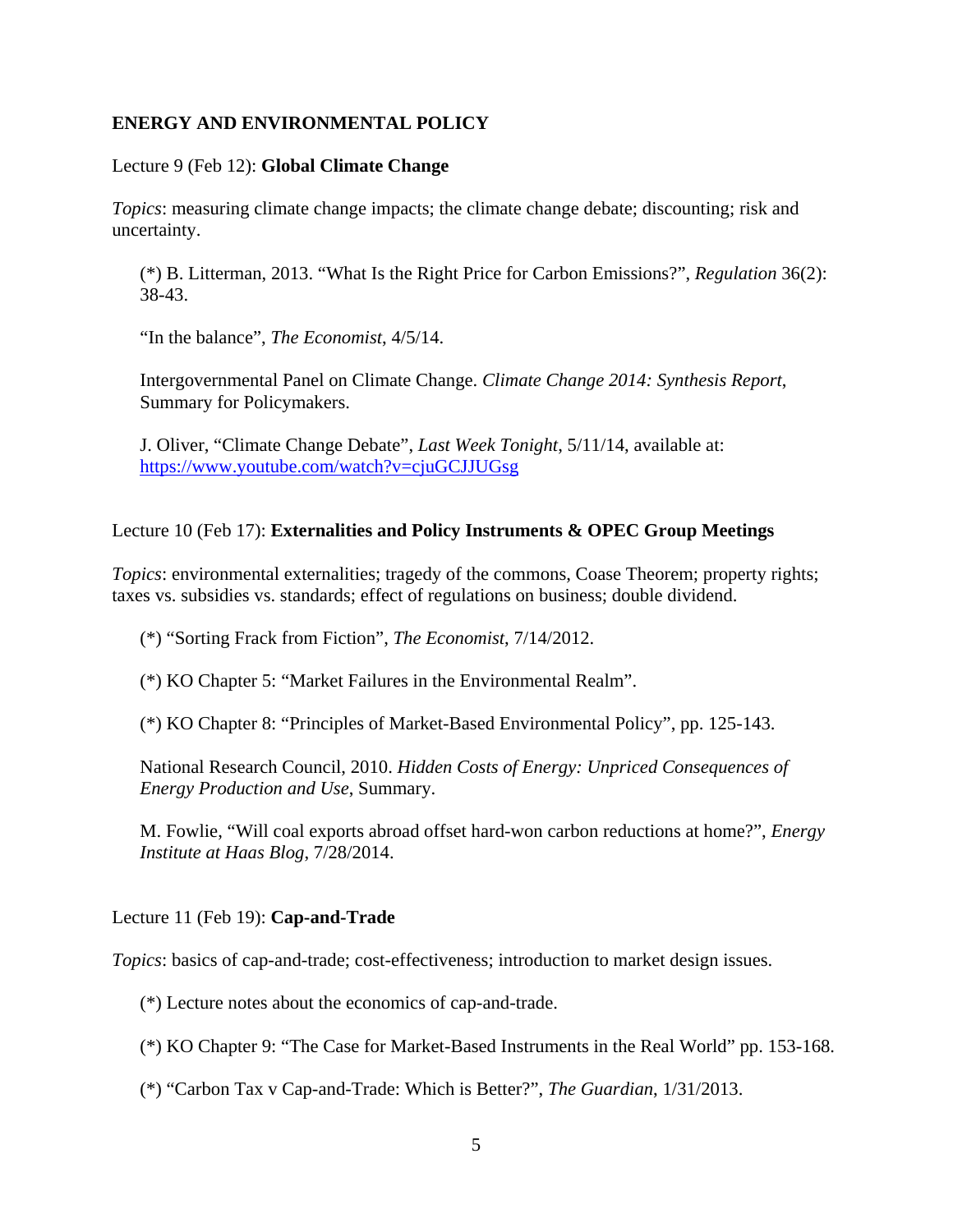I. Parry and B. Pizer, 2007. "Emissions Trading versus  $CO<sub>2</sub>$  Taxes versus Standards", Chapter 5 of *Assessing U.S. Climate Policy Options*, RFF, Washington D.C.: 80-86.

## Lecture 12 (Feb 24): **Real-World Environmental Markets**

*Topics*: market design issues in cap-and-trade markets; EU Emissions Trading Scheme; RECLAIM; acid rain trading program.

(\*) R. Newell, B. Pizer and D. Raimi, 2013. "Carbon Markets 15 Years after Kyoto: Lessons Learned, New Challenges", *Journal of Economic Perspectives* 27(1), pp. 123-139 (remainder is optional).

(\*) KO Chapter 9: "The Case for Market-Based Instruments in the Real World" pp. 173-181.

(\*) KO Chapter 10: "Market-Based Instruments in Practice", pp. 182-190.

## Lecture 13 (Feb 26): **U.S. and Global Policy Developments**

*Topics*: U.S. climate change policy; global carbon trading developments; international climate agreements.

(\*) C. Davenport, "Large Companies Prepared to Pay Price on Carbon", *New York Times*, 12/5/13.

(\*) J. Eilperin and S. Mufson, "Everything You Need to Know About the EPA's Proposed Rule on Coal Plants", *Washington Post*, 6/2/2014.

(\*) "ETS, RIP?", *The Economist*, 4/20/13.

## Lecture 14 (Mar 3): **Disruptive Change in Power Markets**

*Topics*: real-time pricing; demand-response; regulatory developments.

(\*) K. Tweed, "Con Ed Looks to Batteries, Microgrids and Efficiency to Delay \$1B Substation Build", *GreenTechMedia*, 8/8/2014.

(\*) S. Lacey, "Utility Industry: We Need to Promote Electric Vehicles to 'Remain Viable'", *GreenTechMedia*, 7/30/2014.

## Lecture 15 (Mar 5): **OPEC Game Debriefing**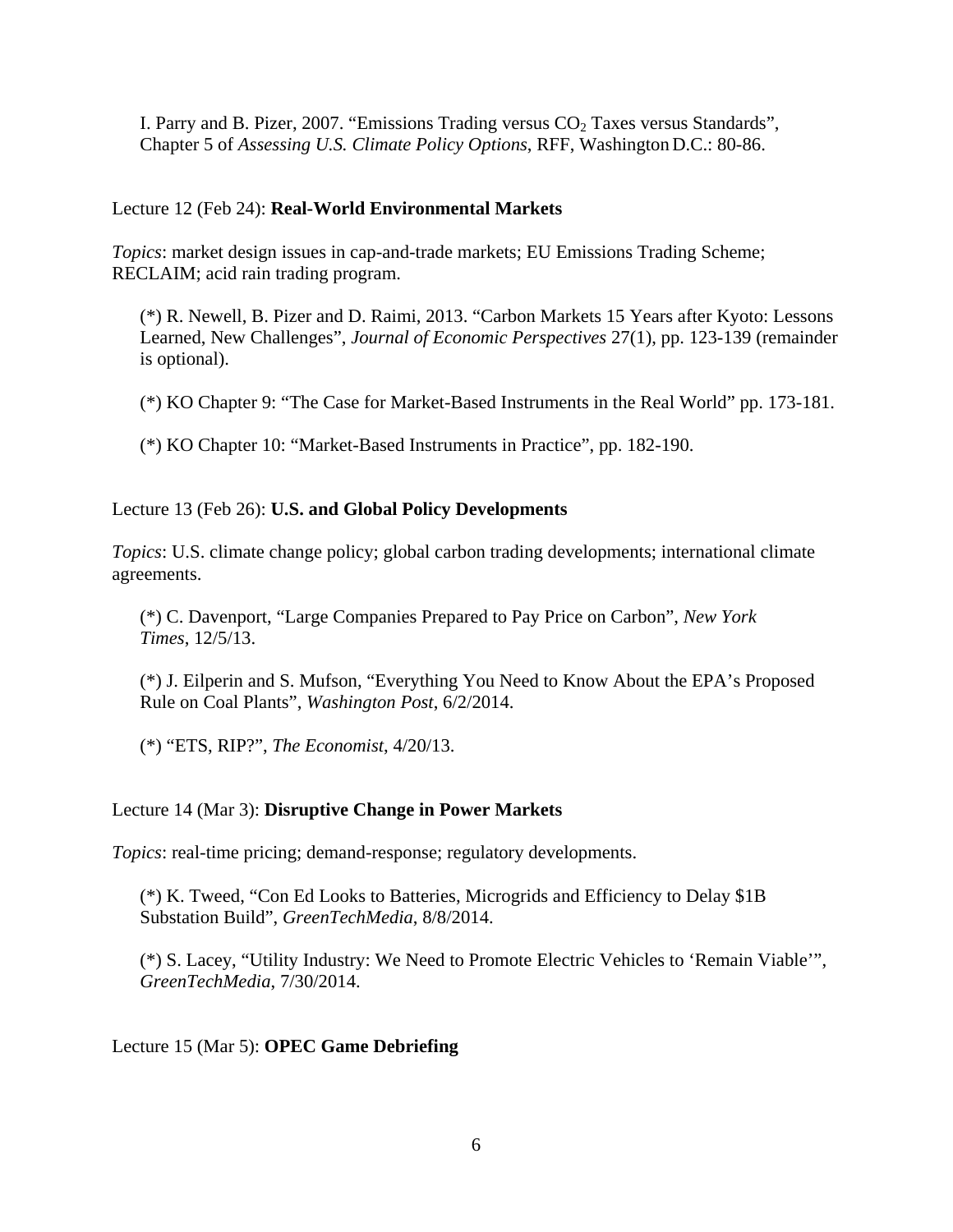## **--- SPRING BREAK ---**

## **ENERGY EFFICIENCY**

## Lecture 16 (Mar 17): **Energy Efficiency: Puzzle and Policies & Introduction to the Electricity Strategy Game**

*Note*: I will spend part of this lecture to give an introduction to the Electricity Strategy Game (ESG) and discuss how to prepare for the portfolio divestiture auction. I will finish this lecture after the auction in Lecture 18.

*Topics*: the "energy efficiency puzzle"; informational barriers and market failures; rebound effect; energy efficiency policies.

(\*) D. Owen, "The Efficiency Dilemma", *The New Yorker*, 12/20/10.

(\*) "Money for nothing", *The Economist*, 4/26/14.

(\*) H. Allcott and M. Greenstone, 2012. "Is There an Energy Efficiency Gap?", *Journal of Economic Perspectives* 26(1): 3-11 (up to Figure 3; pp. 14-28 optional).

#### Lecture 17 (Mar 19): **Energy Efficiency Entrepreneurship**

**Guest speaker:** Yoav Lurie, Chief Executive Officer, Simple Energy

*Topics*: energy efficiency business models; economic and behavioral incentives for energy savings.

#### Lecture 18 (Mar 24): **Electricity Strategy Game Auction**

(\*) Student instructions for the Electricity Strategy Game (on Canvas), plus any other posted materials that help you prepare for bidding in the auction.

### **TRANSPORTATION**

Lecture 19 (March 26): **Fuel-Economy Policy**

*Topics*: policy developments in the car industry; fuel-economy standards; gasoline tax.

(\*) R. Tracy, "Final Rules Set On Car Mileage", *Wall Street Journal*, 8/28/12.

(\*) E. Porter, "Taxes Show One Way to Save Fuel", *New York Times*, 9/11/12.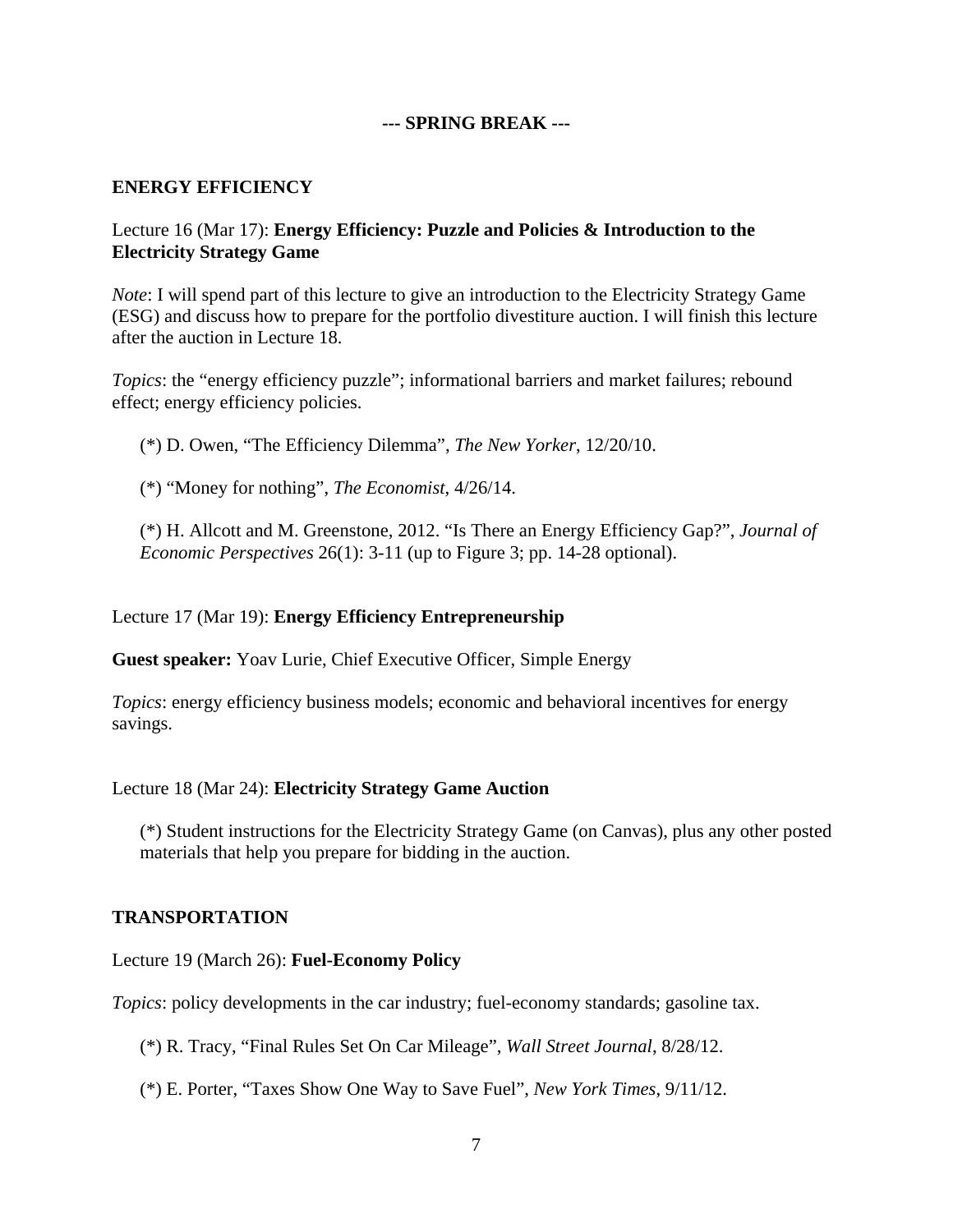(\*) S. Anderson, C. Fischer, I. Parry and J. Sallee, 2011. "Fuel Economy Standards: Impacts, Efficiency, and Alternatives." *Review of Environmental Economics and Policy* 5(1): pp. 89- 98 and 105 (skip section "Standards versus Feebates").

"Fuel's paradise", *The Economist*, 12/13/14.

## Lecture 20 (Mar 31): **The Role of Electric Utilities in a Rapidly Changing Market**

**Guest speaker:** David Crane, Chief Executive Officer, NRG

## Lecture 21 (Apr 2): **Unintended Consequences of Transport Policies**

*Topics*: congestion policies; overlapping regulation; emissions leakage.

(\*) T. Ying and A. Ho, "In China, the License Plates Can Cost More Than the Car", *Bloomberg Businessweek*, 4/25/13.

(\*) "Day without a daft idea", *The Economist*, 7/16/14.

## Lecture 22 (Apr 7): **Business Models and Government Policy for Electric Vehicles**

*Topics*: the prospects of electric vehicles; government policy for EVs; Tesla's business model.

## **THE ECONOMICS AND FINANCE OF RENEWABLE ENERGY**

#### Lecture 23 (Apr 9): **The Economics and Finance of Renewable Energy**

*Topics*: overview of renewables industries; levelized cost; solar leasing; tax equity.

(\*) S. Borenstein, 2012. "The Private and Public Economics of Renewable Electricity Generation", *Journal of Economic Perspectives* 26(1): 67-92.

(\*) D. Cardwell, "Bonds Backed by Solar Power Payments Get Nod", *New York Times*, 11/14/13.

(\*) "SolarCity is Not a Solar Company", *Bloomberg New Energy Finance*, 10/12/12.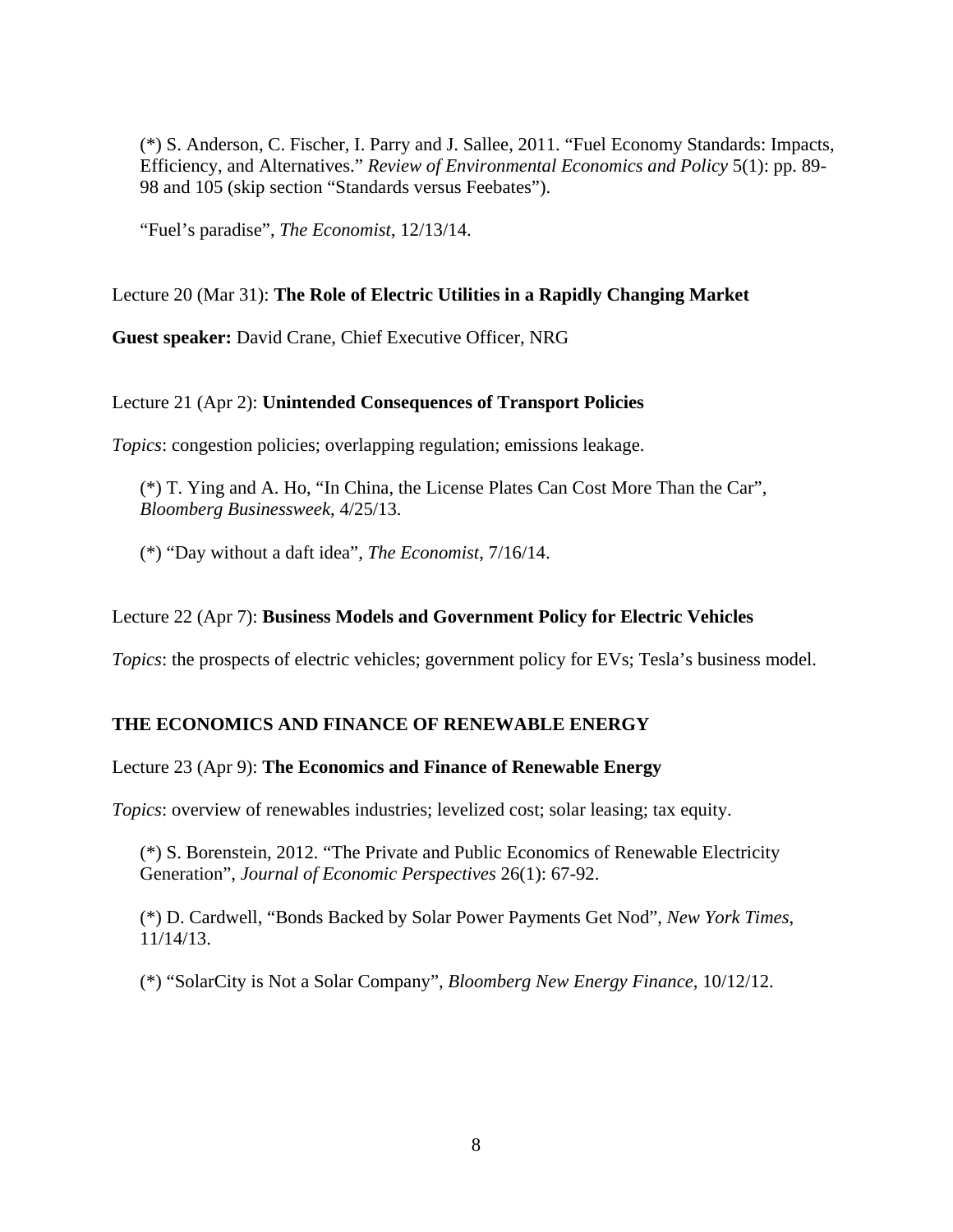## Lecture 24 (Apr 14): **Solar Energy Business Models (1)**

**Guest speaker:** Albert Luu, VP Structured Finance, SolarCity

*Topics*: business and financing models for distributed solar energy.

### Lecture 25 (Apr 16): **Renewable Energy Policies**

*Topics*: innovation subsidies; learning-by-doing; green subsidies vs. brown taxes; tax credits; feed-in tariffs; renewable portfolio standards; regulatory uncertainty; trade disputes.

(\*) I. Galiana and C. Green, 2009. "Let the Global Technology Race Begin", *Nature* 426(3): 570-571.

(\*) W. Nordhaus, 2009. "Designing a Friendly Space for Technological Change to Slow Global Warming", Snowmass Conference on Technologies to Combat Global Warming. **Skip Section IV!**

(\*) R. Stavins, "Will Europe Scrap Its Renewables Target? That Would Be Good News for the Economy and for the Environment", *The Huffington Post*, 1/18/2014

(\*) K. Bradsher, "To Conquer Wind Power, China Writes the Rules", *New York Times*, 12/14/10.

(\*) D. Cardwell, "U.S. Imposes Steep Tariffs on Importers of Chinese Solar Panels", *New York Times*, 6/3/2014.

D. Cardwell, "U.S. Raises Tariffs on Chinese Wind-Turbine Makers", *New York Times*, 7/27/12.

#### Lecture 26 (Apr 21): **Solar Energy Business Models (2)**

**Guest speaker:** Ty Jagerson, CEO, VillagePower, and experienced solar energy entrepreneur

*Topics*: community solar.

## Lecture 27 (Apr 23): **Electricity Strategy Game Debriefing & Course Wrap Up**

#### Lecture 28 (Apr 28): **Final Exam**

*Note: the exam will be held outside the regular class time (6-8PM, location TBA). Class will not meet during the regular hours from 3-4:20PM.*